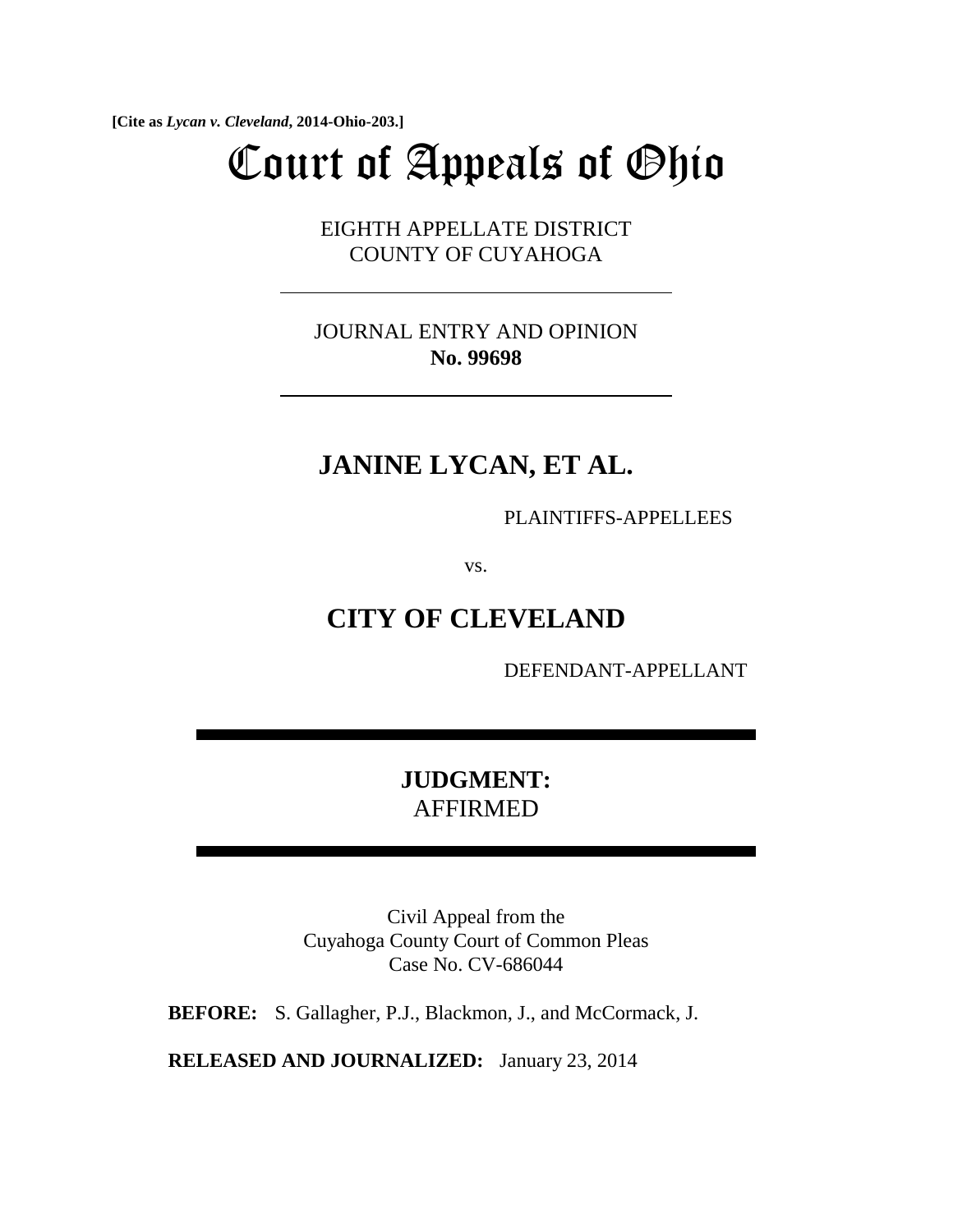## **ATTORNEYS FOR APPELLANT**

Barbara Langhenry Director of Law

BY: Jennifer Meyer Gary S. Singletary Assistant Directors of Law 601 Lakeside Avenue, Rm. 106 Cleveland, OH 44114

## **ATTORNEYS FOR APPELLEES**

W. Craig Bashein Bashein & Bashein Co., L.P.A. Terminal Tower, 35th Floor 50 Public Square Cleveland, OH 44113

Blake A. Dickson The Dickson Firm, L.L.C. Enterprise Place, Suite 420 3401 Enterprise Parkway Beachwood, OH 44122

Paul W. Flowers Paul W. Flowers Co., L.P.A. Terminal Tower, 35th Floor 50 Public Square Cleveland, OH 44113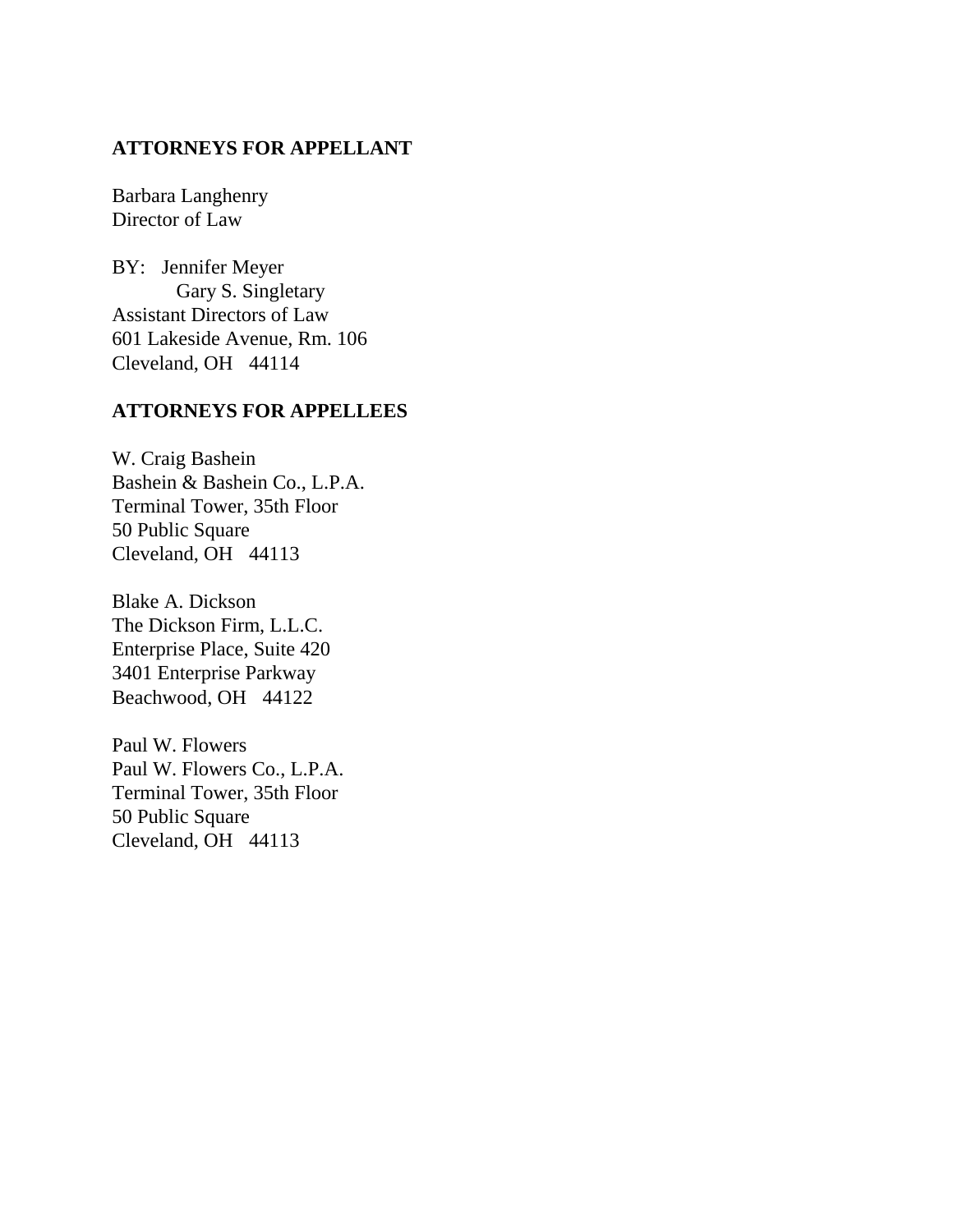#### SEAN C. GALLAGHER, P.J.:

**{¶1}** Defendant-appellant city of Cleveland appeals from the trial court's order granting class certification. For the reasons stated herein, we affirm.

**{¶2}** There has been considerable debate whether red-light cameras serve to make the roads safer or whether their use is about generating revenues for the cities that deploy them. Irrespective of that controversy, we are mindful that the imposition of a \$100 civil penalty resulting from a red-light camera violation has significant value to the individual. At issue in this case is whether the plaintiffs may maintain as a class action their claims for unjust enrichment and declaratory relief arising from the enforcement of a red-light camera ordinance against the individuals in the putative class.

**{¶3}** Former Cleveland Codified Ordinances ("CCO") 413.031 authorized the use of automated traffic cameras to impose civil penalties on "the owner of a vehicle" for red light and speeding offenses. Pursuant to former CCO 413.031(p)(3), a "vehicle owner" was defined as "the person or entity identified by the Ohio Bureau of Motor Vehicles, or registered with any other State vehicle registration office, as the registered owner of a vehicle."

**{¶4}** On February 25, 2009, plaintiff Janine Lycan filed a class action complaint against the city, alleging that the city unlawfully enforced former CCO 413.031 against her. The action arose following this court's decision in *Dickson & Campbell, L.L.C. v. Cleveland*, 181 Ohio App.3d 238, 2009-Ohio-738, 908 N.E.2d 964 (8th Dist.). In *Dickson*, this court found nothing ambiguous about the plain meaning of the word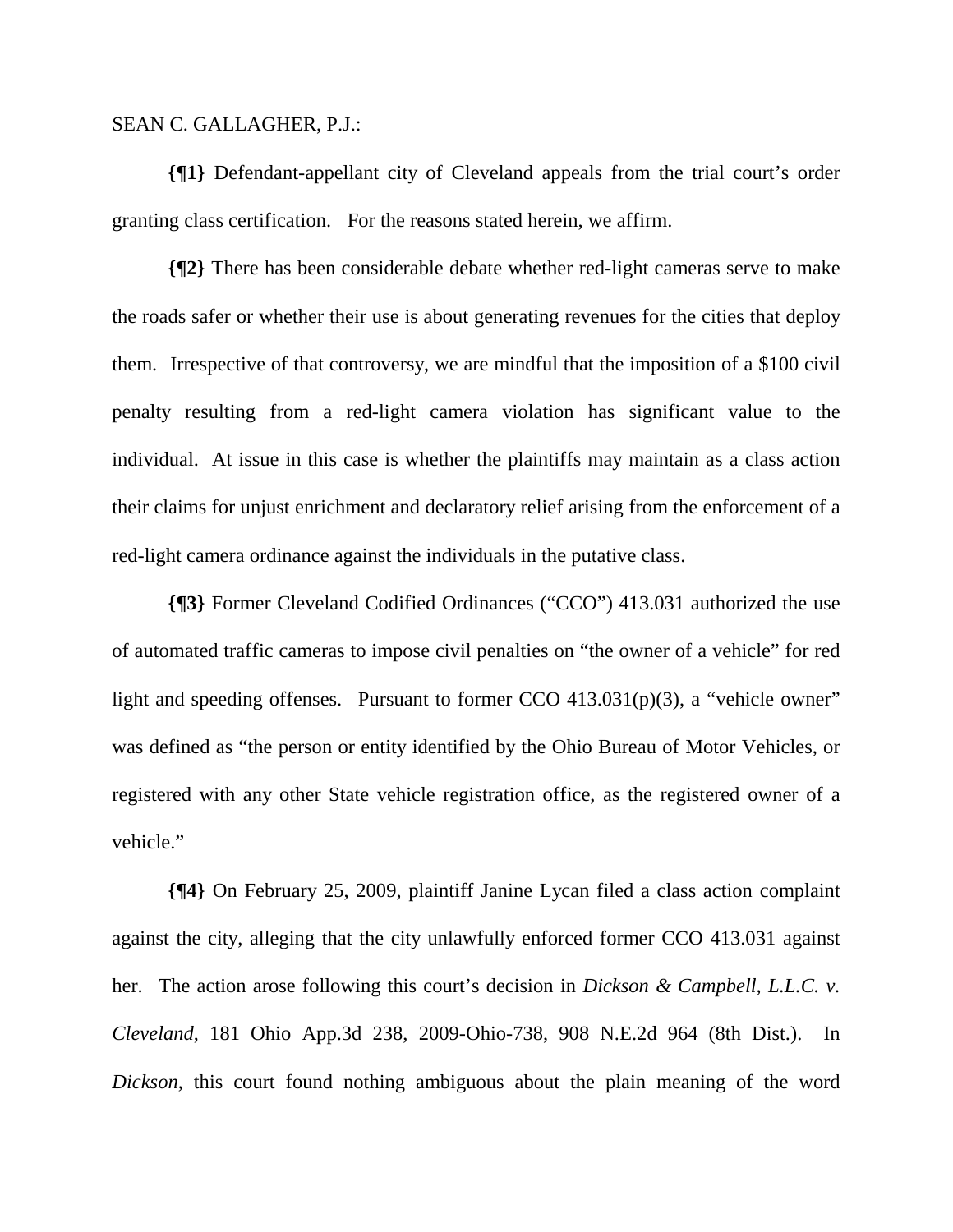"vehicle owner" and determined that former CCO 413.031 does not impose liability on a lessee of a vehicle. $<sup>1</sup>$ </sup>

**{¶5}** Lycan claimed that she was not the owner of the vehicle depicted in the photograph taken by the automated traffic camera. Lycan sought equitable relief for unjust enrichment, as well as declaratory and injunctive relief against the city. $^{2}$  Lycan also filed a motion for class certification.

**{¶6}** Thereafter, a first amended class action complaint was filed, which in addition to Lycan included as named plaintiffs Thomas Pavlish, Jeane Task, Lindsey Charna, Ken Fogle, John T. Murphy, and ITW Hobart.<sup>3</sup> The amended complaint alleged that none of the plaintiffs was a "registered owner" of the vehicle and that the city unlawfully collected the fines from those individuals. Each plaintiff except Task paid the \$100 civil fine without challenging it. Although Task did not pay the fine, she was assessed additional penalties as a result. The city filed an answer to the second amended complaint.

**{¶7}** The city then filed a motion for judgment on the pleadings. The trial court granted this motion on the basis that the plaintiffs had waived their right to contest the

 $\frac{1}{1}$ <sup>1</sup> CCO 413.031 was amended effective March 11, 2009, to permit fines to be imposed against lessees as well as registered owners.

<sup>&</sup>lt;sup>2</sup> The city filed a motion to dismiss the complaint that was later denied by the court.

<sup>3</sup> ITW Hobart was later removed from the action through a notice of partial voluntary dismissal. The remaining plaintiffs are appellees herein.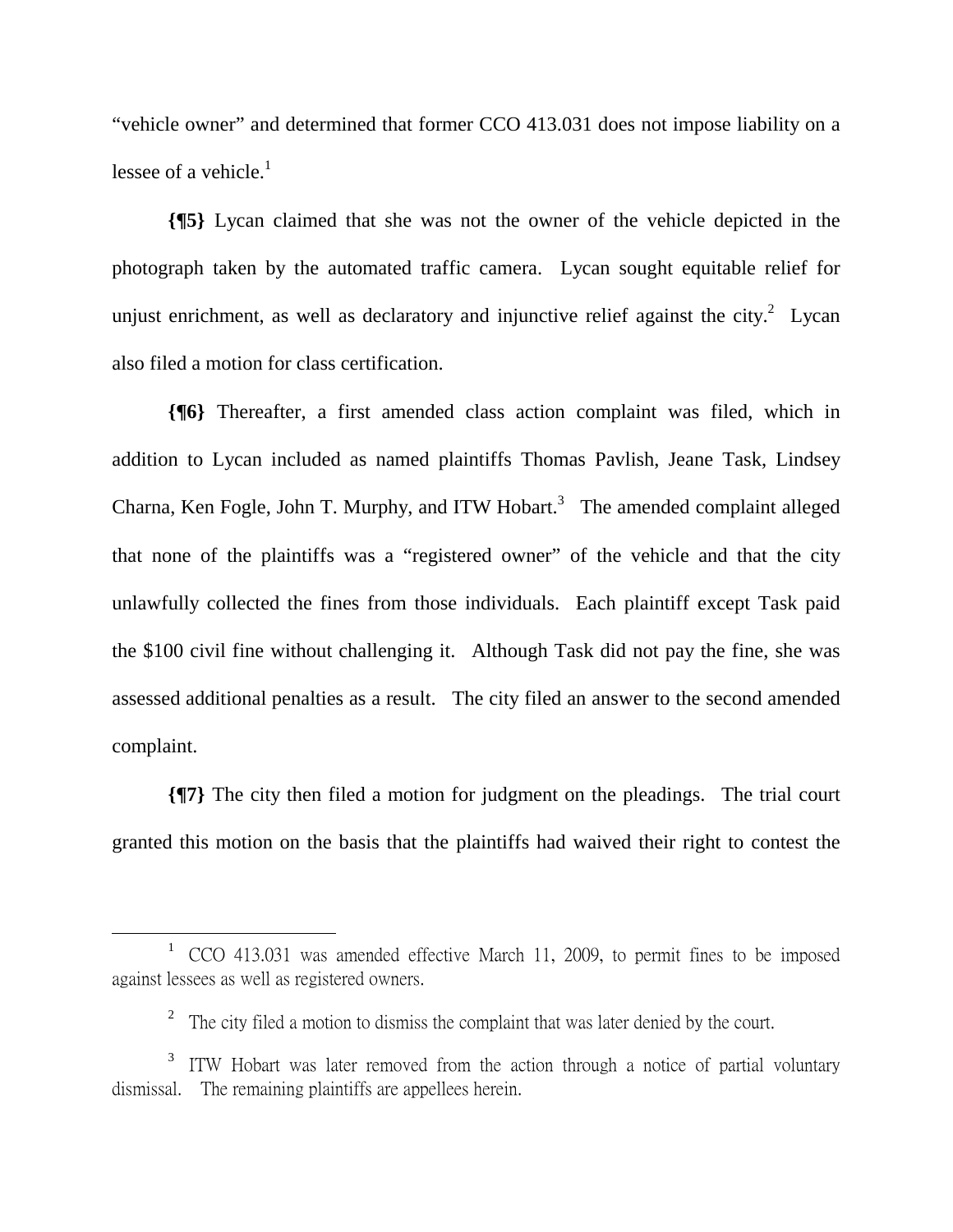citation by failing to appeal and paying the fines. Because of this determination, the trial court further denied the motion for class certification.

**{¶8}** On appeal in *Lycan v. Cleveland*, 8th Dist. Cuyahoga No. 94353, 2010-Ohio-6021 ("*Lycan* I"), this court reversed the judgment on the pleadings on the claim for unjust enrichment and the claim for declaratory relief, but affirmed on the claim for injunctive relief. In that opinion, the court determined as follows:

While we recognize that [the plaintiffs] had the opportunity to challenge the imposition of the fines before they paid them, this opportunity does not necessarily foreclose any right to equitable relief. \* \* \* We cannot say, on the face of the complaint, that [the plaintiffs] can prove no set of facts entitling them to relief. Among other things, the question of whether [the plaintiffs] were induced to pay the fines by a mistake of fact or law and whether they were coerced to pay be a threat of additional penalties may be relevant to this question.

*Id.* at  $\P$  8. The court also reversed and remanded for further proceedings on the question of class certification. *Id*. at ¶ 11.

**{¶9}** Thereafter, the plaintiffs filed a motion for partial summary judgment, claiming all of the elements of their unjust enrichment claim were met. The city opposed the motion and filed its own motion for summary judgment. On February 8, 2013, the trial court granted the plaintiffs' motion for partial summary judgment.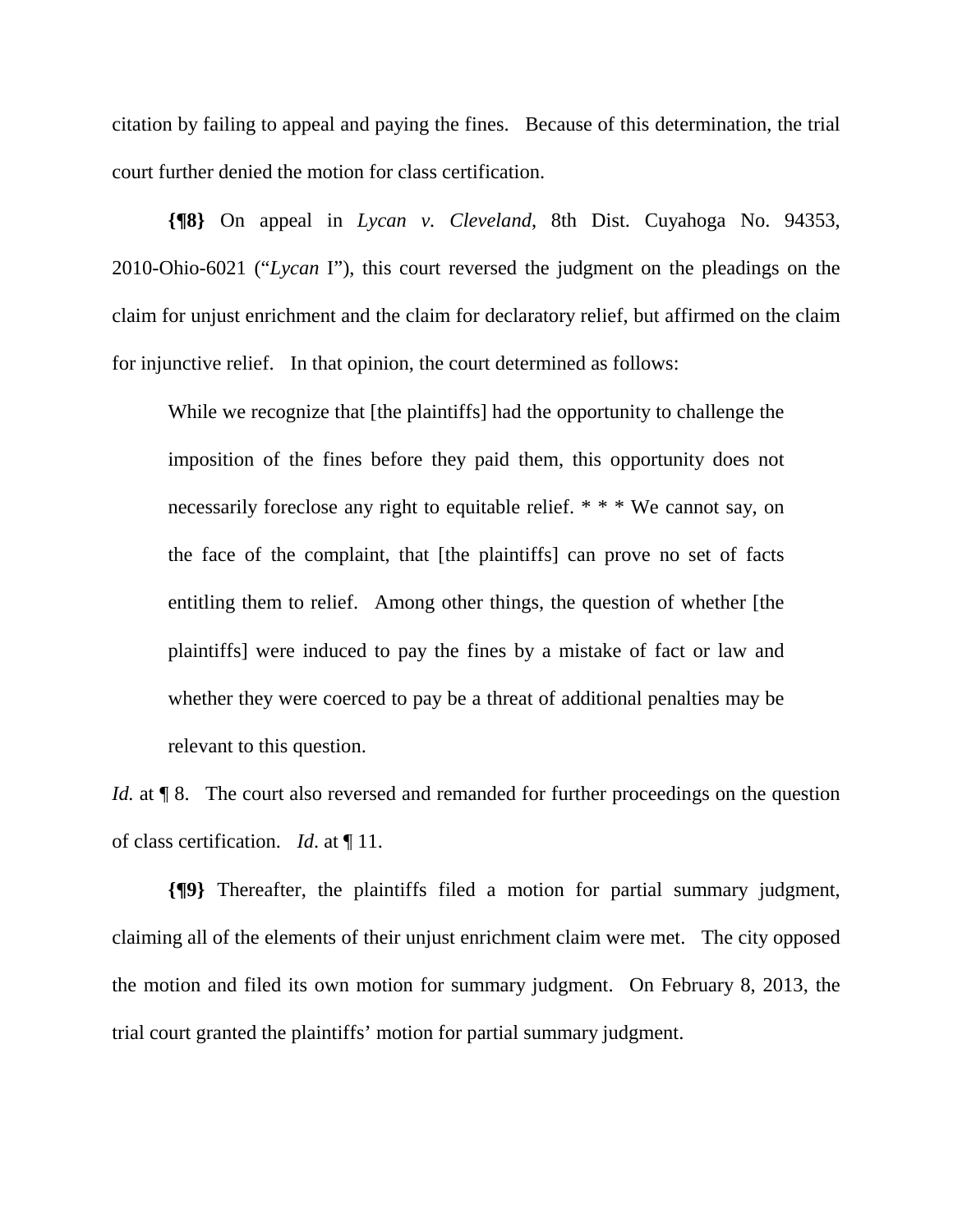**{¶10}** The trial court conducted a hearing on February 19, 2013. Thereafter, the trial court granted the plaintiffs' motion for class certification on February 26, 2013. The trial court found that all of the requirements for class certification were met and certified the following class:

All persons and entities who were not a "vehicle owner"under CCO 413.031, but were issued a notice of citation and/or assessed a fine under that ordinance, prior to March 11, 2009, by/or on behalf of Defendant, City of Cleveland.

**{¶11}** Excluded from the class were the following:

- 1) Any of the above described class member[s] who filed a lawsuit involv[ing] any of the claims included in the class;
- 2) Immediate families of class counsel, the judge of this court, defendant's counsel of record and their immediate families; and
- 3) All persons who make a timely election to be excluded from the class for the  $23(B)(3)$  claim.

**{¶12}** The city timely appealed the trial court's ruling on class certification. While the city's brief lists an assignment of error relating to the trial court's granting of partial summary judgment, this ruling is not yet appealable and is not addressed in the substance of appellant's brief. Rather, the issues raised on appeal pertain to whether the Civ.R. 23(A) class action requirements were met and whether the action is barred by res judicata.

I. Res Judicata

**{¶13}** We first address the issue of res judicata. As a preliminary matter, the parties dispute whether *Lycan* I established the law of the case insofar as the court determined that the plaintiffs' failure to pursue administrative review before paying the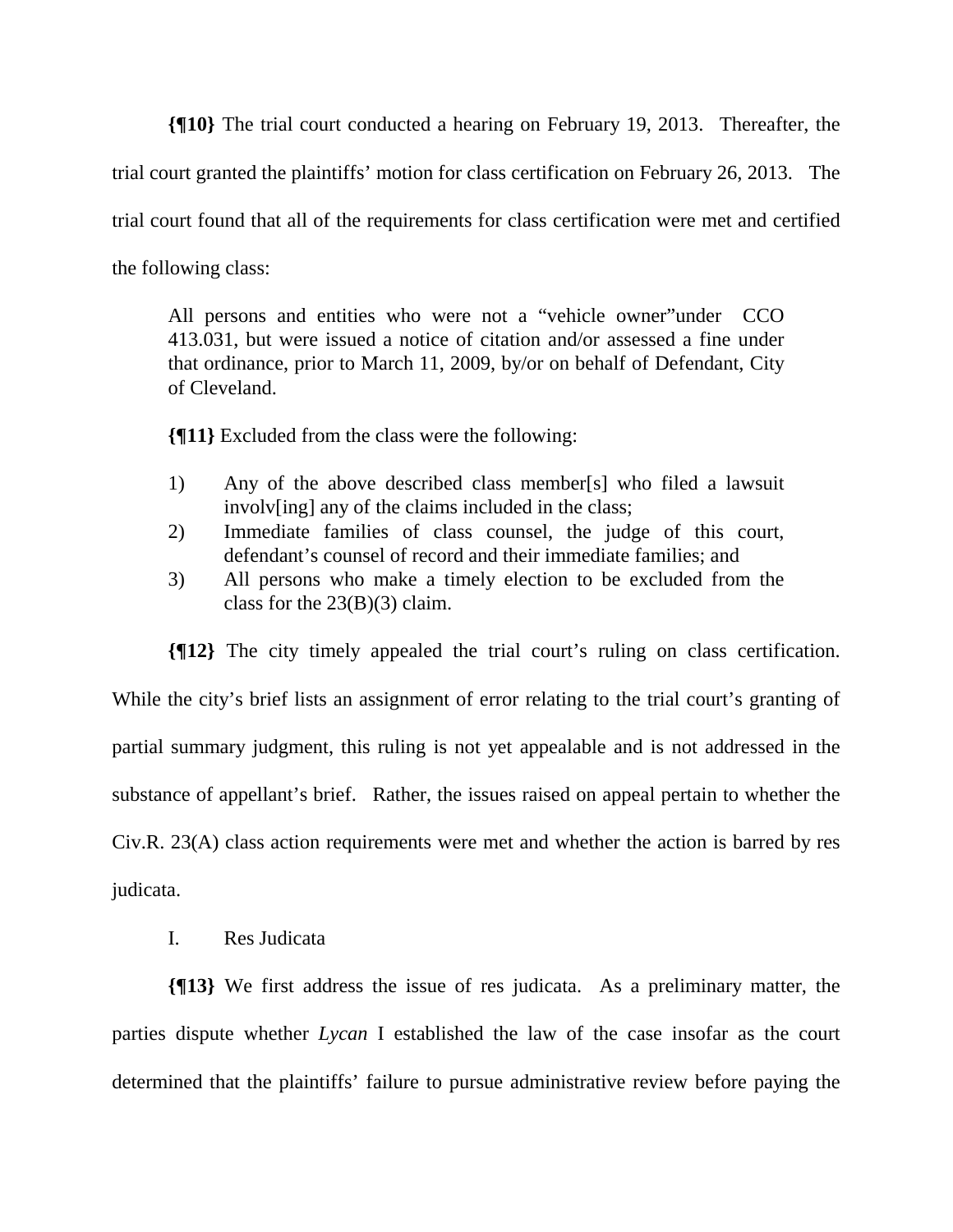fine "does not necessarily foreclose any right to equitable relief." However, *Lycan* I did not address the issue of res judicata.

**{¶14}** In *Carroll v. Cleveland*, 6th Cir. No. 11-4025, 2013 U.S. App. LEXIS 7178 (Apr. 5, 2013), a "copycat" lawsuit raising constitutional takings challenges, the federal court found that where the appellants paid their fines rather than contesting their citations through the administrative process provided under CCO 413.031, claim preclusion barred their claims. *See also Foor v. Cleveland*, N.D. Ohio No. 1:12 CV 1754, 2013 U.S. Dist. LEXIS 115552 (Aug. 14, 2013). We are not inclined to follow such an expansive view of res judicata.

**{¶15}** The doctrine of res judicata provides that "a valid, final judgment rendered upon the merits bars all subsequent actions based upon any claim arising out of the transaction or occurrence that was the subject matter of the previous action." *Grava v. Parkman Twp*., 73 Ohio St.3d 379, 653 N.E.2d 226 (1995), syllabus. The plaintiffs in this matter paid the civil fine assessed by the city for a red-light camera violation. Res judicata does not apply because there was never an actual "judgment" rendered by a court, or administrative tribunal, of competent jurisdiction.<sup>4</sup> Even if an administrative decision had been rendered, the claims for unjust enrichment and declaratory judgment

 $\overline{\phantom{a}}$  Not only was there no judgment when fines were paid, but also, when a citation was not paid, no reduction to judgment occurred. We question the city's ability to collect upon fines that have not been converted to civil judgments in accordance with a defendant's due process rights. CCO 413.031(k)(4) provides that "[a] decision in favor of the City of Cleveland may be enforced by means of a civil action or any other means provided by the Revised Code."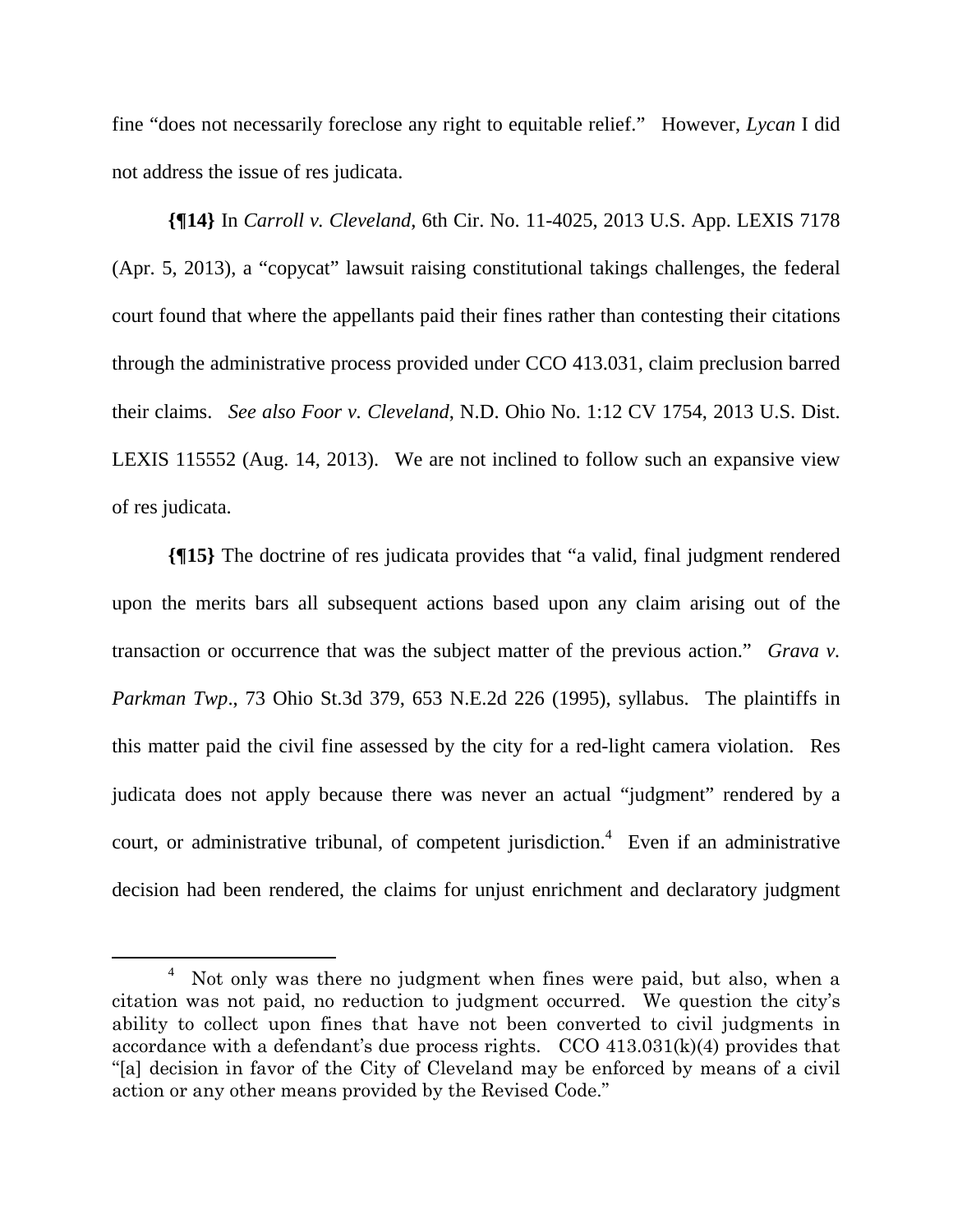were not claims that could have been litigated or decided by the parking violations bureau.

**{¶16}** Finally, we recognize that the Ohio Supreme Court found the civil hearing process provided by CCO 413.031(k) to involve the exercise of quasi-judicial authority. *State ex rel. Scott v. Cleveland*, 112 Ohio St.3d 324, 2006-Ohio-6573, 859 N.E.2d 923, ¶ 15. We are also aware that in certain situations, res judicata has been found to apply to quasi-judicial decisions of administrative agencies. *See Grava*. However, "[t]he binding effect of res judicata has been held not to apply when fairness and justice would not support it." *The State ex rel. Estate of Miles v. Piketon*, 121 Ohio St.3d 231, 2009-Ohio-786, 903 N.E.2d 311, ¶ 30.

**{¶17}** While we have found no authority in Ohio on the issue, courts in other states have generally declined to apply res judicata or collateral estoppel with regard to traffic infractions. *State v. Walker*, 159 Ariz. 506, 768 P.2d 668, 671 (Ariz.App.1989); *Hadley v. Maxwell*, 144 Wash.2d 306, 312-313, 27 P.3d 600 (2001). As a practical matter, traffic infractions tend to be minor in nature, are informally adjudicated, and are often uncontested. With limited civil sanctions, there is little incentive to contest a citation or to vigorously litigate the matter. Under CCO 413.031, the maximum penalty that may be imposed is \$200. Late penalties are authorized if the penalty is not paid within 20 days and 40 days from the date the ticket is mailed to the offender. If the penalty is not timely paid, the recipient is subject to the additional penalties and collection efforts. There was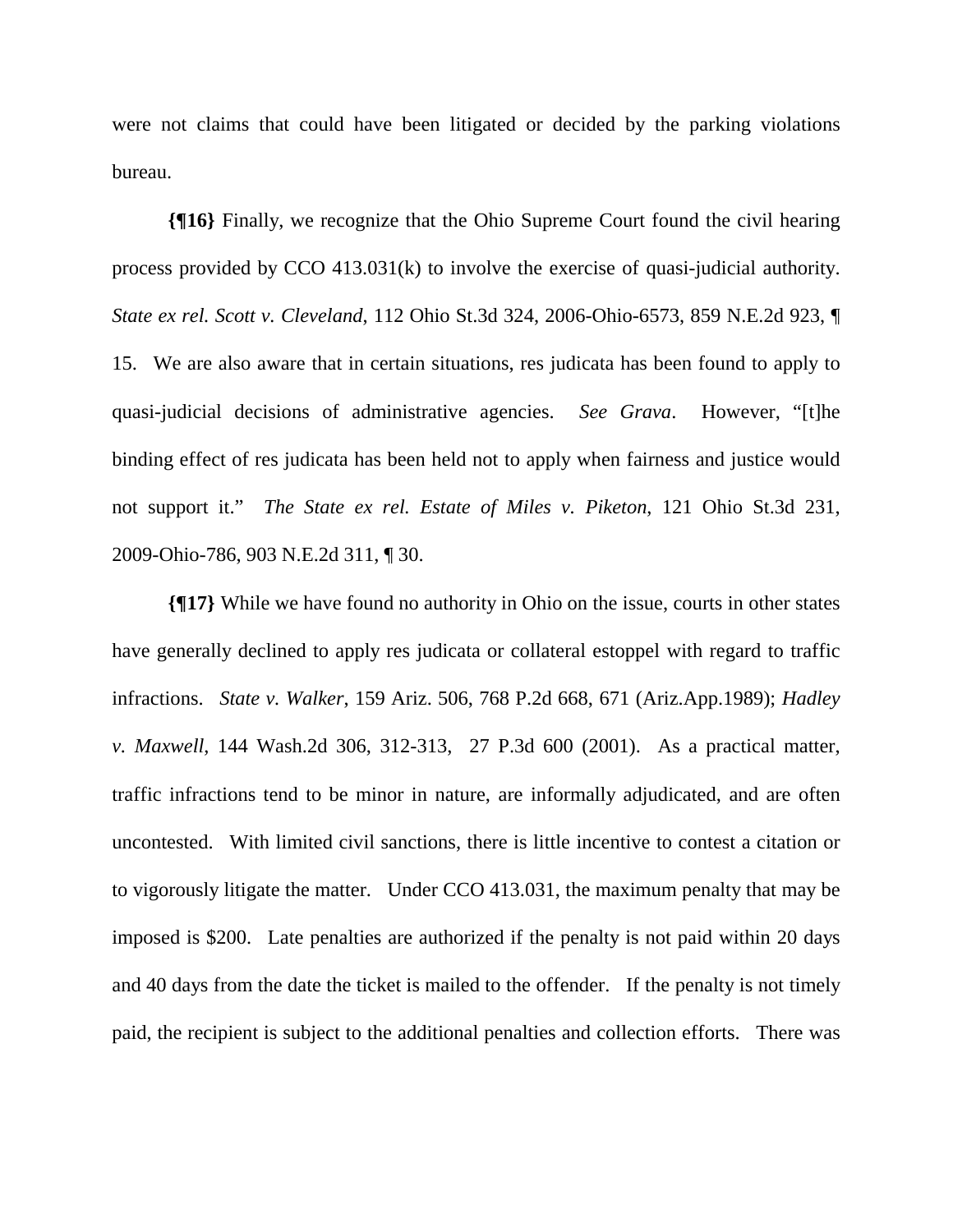evidence presented at the class certification hearing that the cost to exercise the right to appeal was as much as the \$100 fine itself.

**{¶18}** Further, the administrative procedure provided by CCO 413.031(k) is designed to provide a simple and expeditious means of disposing of literally thousands of such citations every year. To allow res judicata or collateral estoppel to apply to such proceedings would circumvent the purposes in creating the expedited dispositional procedures for civil traffic violations.

**{¶19}** For these reasons, we conclude fairness and justice would not support the application of res judicata in this case. We shall proceed to address the challenge to class certification.

II. Class Action Certification

**{¶20}** A trial court has broad discretion in determining whether to certify a class action, and a reviewing court will not disturb the determination absent an abuse of discretion. *Cullen v. State Farm Mut. Auto. Ins. Co.*, Slip Opinion No. 2013-Ohio-4733, ¶ 19. An abuse of discretion occurs when a trial court's decision is unreasonable, arbitrary, or unconscionable. *Id*.

**{¶21}** In order to maintain a class action, the plaintiff must provide evidence to establish by a preponderance of the evidence each of the seven requirements for maintaining a class action under Civ.R. 23. *Id.* at  $\P$  15. Those requirements are as follows:

(1) an identifiable class must exist and the definition of the class must be unambiguous; (2) the named representatives must be members of the class;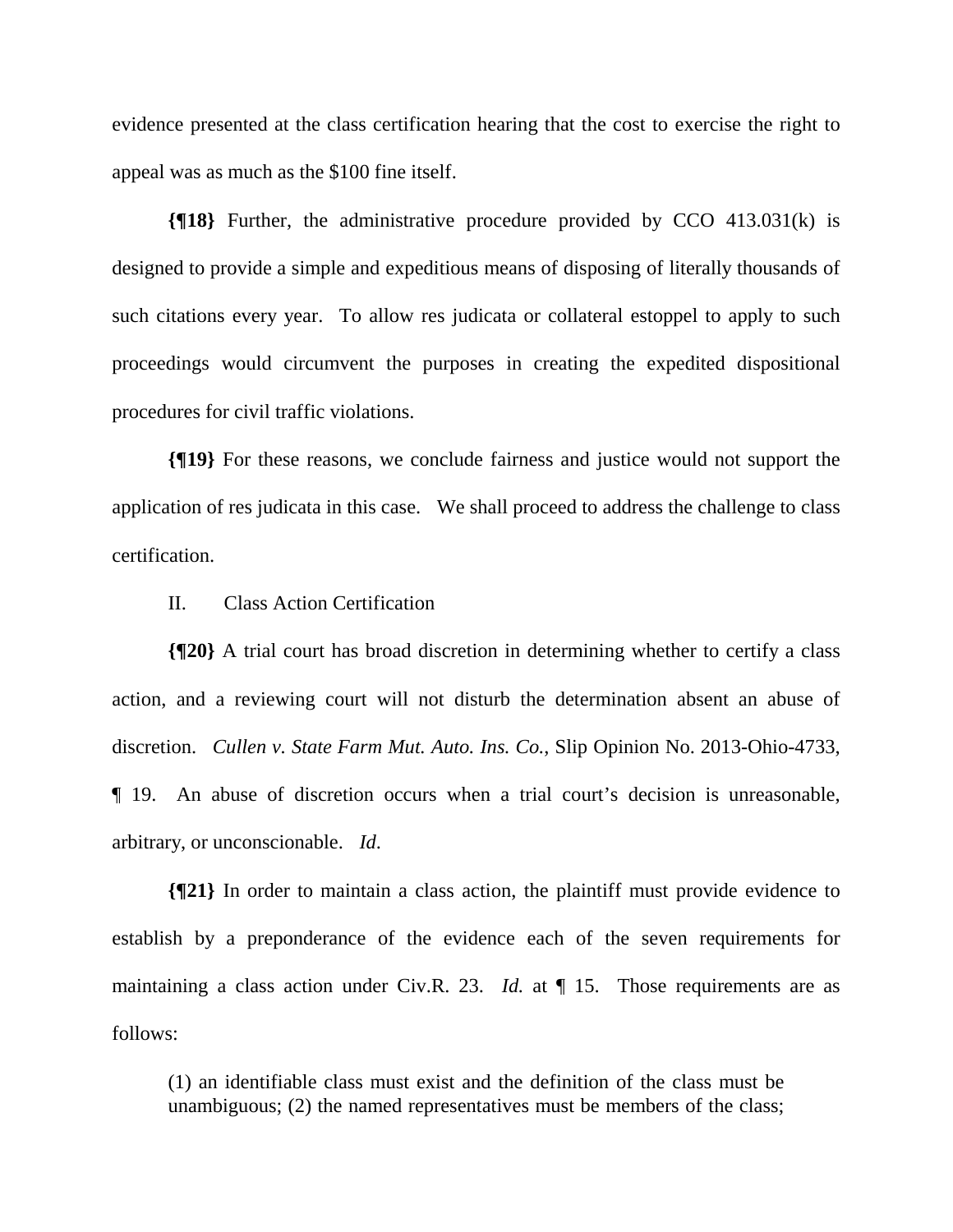(3) the class must be so numerous that joinder of all members is impracticable; (4) there must be questions of law or fact common to the class; (5) the claims or defenses of the representative parties must be typical of the claims or defenses of the class; (6) the representative parties must fairly and adequately protect the interests of the class; and (7) one of the three Civ.R. 23(B) requirements must be met.

*Id.* at ¶ 12, quoting *Stammco, L.L.C. v. United Tel. Co. of Ohio*, 125 Ohio St.3d 91, 2010-Ohio-1042, 926 N.E.2d 292, ¶ 6; and *Hamilton v. Ohio Savs. Bank*, 82 Ohio St.3d 67, 71, 694 N.E.2d 442 (1998).

**{¶22}** "[A] trial court must conduct a rigorous analysis when determining whether to certify a class pursuant to Civ.R. 23 and may grant certification only after finding that all of the requirements of the rule are satisfied[.]" *Cullen* at ¶ 16. When conducting this analysis, the trial court is required "to resolve factual disputes relative to each requirement and to find, based upon those determinations, other relevant facts, and the applicable legal standard, that the requirement is met." *Id*.

(1) Identifiable Class

**{¶23}** The first requirement of an identifiable class requires that the class definition be sufficiently definite so that it is administratively feasible for the court to determine whether a particular individual is a member. *Hamilton* at 71-72. In other words, "the class definition must be precise enough 'to permit identification within a reasonable effort.'" *Id*. at 72, quoting *Warner v. Waste Mgt., Inc.*, 36 Ohio St.3d 91, 96, 521 N.E.2d 1091 (1988).

**{¶24}** In this matter, the class definition was limited to "[a]ll persons and entities who were not a 'vehicle owner' under CCO 413.031, but were issued a notice of citation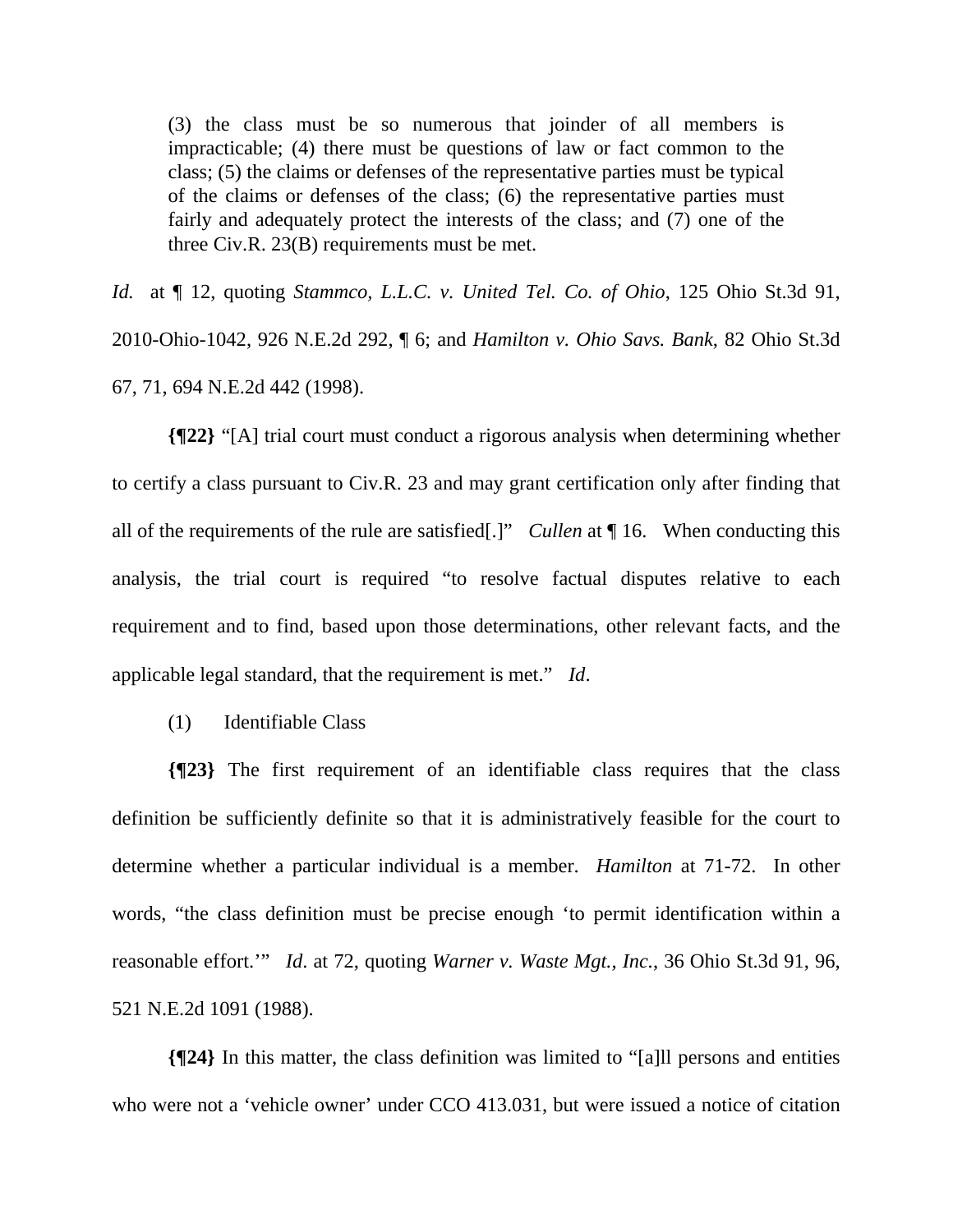and/or assessed a fine under that ordinance, prior to March 11, 2009, by/or on behalf of Defendant, City of Cleveland." The trial court determined that the class definition "leaves no room for ambiguity." The city argues that the class definition is overbroad.

**{¶25}** Contrary to the city's assertion, the class definition does not attempt to encompass "anyone and everyone." Quite simply, the class is defined to include persons who were not a "vehicle owner" under former CCO 413.032. Former CCO 413.031(p)(3) defined a vehicle owner in terms of the vehicle's registered owner. Thus, a non-vehicle owner is in the class regardless of whether he or she leased the vehicle or not.

**{¶26}** Also, the class definition is not rendered overbroad by this court's decision in *Dickson*, 181 Ohio App.3d 238, 2009-Ohio-738, 908 N.E.2d 964, or by the fact that the class definition encompasses potential plaintiffs beyond the scope of lessees. Although *Dickson* involved an adjudicated lessee, the court found no ambiguity in the ordinance and recognized that there is "nothing ambiguous about the plain meaning of the words 'vehicle owner.'" *Id*. at ¶ 34-39.

**{¶27}** Insofar as the city maintains that the class definition encompasses individuals who may have been identified as the driver of the vehicle by an affidavit from the owner filed under CCO 413.031(k), these individuals nonetheless fall within the class of individuals who plaintiffs maintain did not qualify as a "vehicle owner" under CCO 413.031.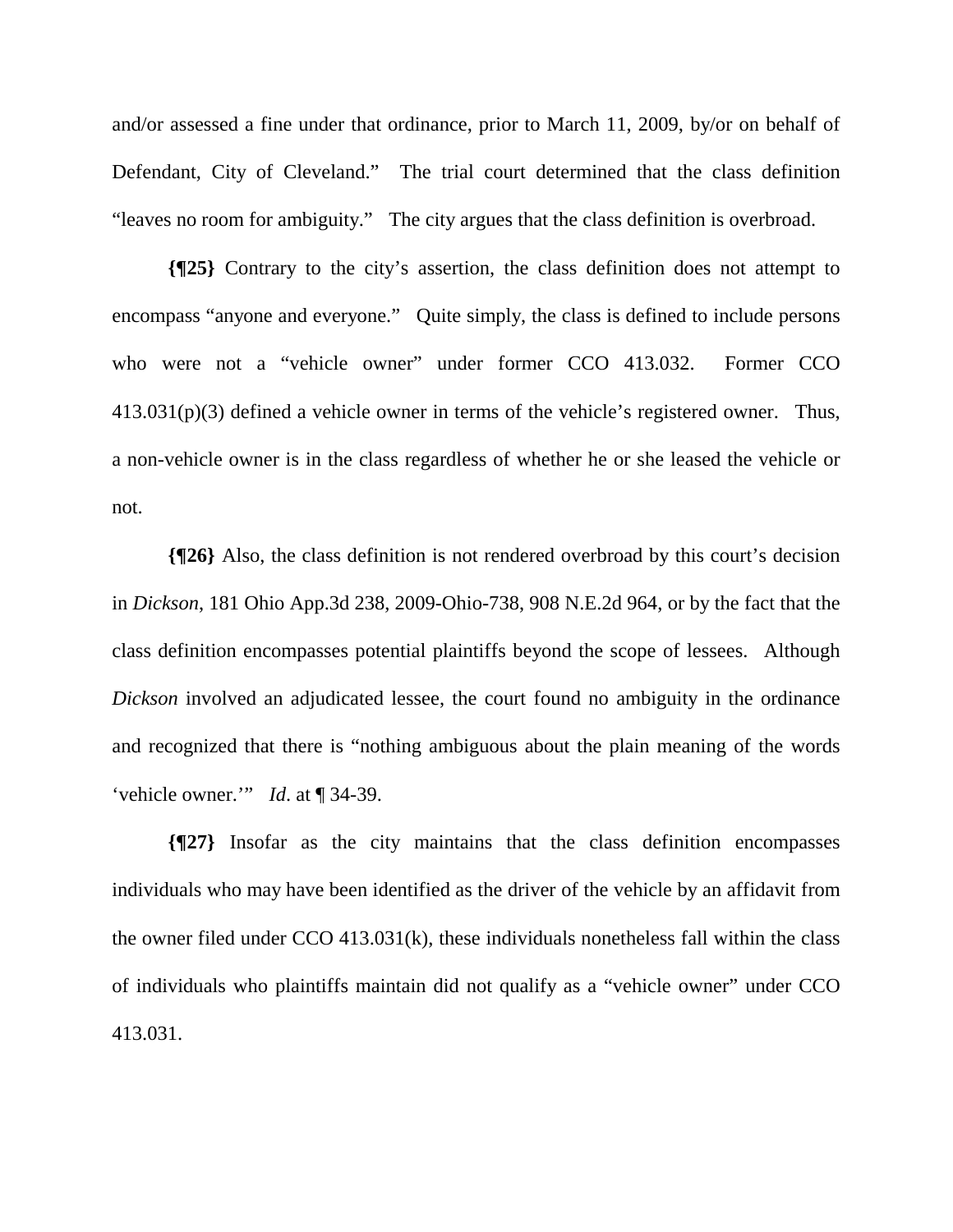**{¶28}** Finally, although appellee Task did not pay the fine for the violation notices she received, she was assessed nonpayment penalties and subjected to collection efforts and has a valid claim for declaratory relief. Further, a subclass could be created for Task and similarly situated class members who were charged under the former ordinance but did not pay the fine. *See* Civ.R.  $23(C)(4)(a)$ .<sup>5</sup>

**{¶29}** Our review reflects that the class definition herein is precise enough to permit identification of citation recipients who were not a "vehicle owner" under former CCO 413.031 within a reasonable effort.

### (2) Class Membership

**{¶30}** The second requirement for class certification is that the class representative must have proper standing, which requires that "the plaintiff must possess the same interest and suffer the same injury shared by all members of the class that he or she seeks to represent." *Hamilton*, 82 Ohio St.3d at 74, 694 N.E.2d 442. There is competent evidence in the record that each of the appellees received a notice of liability from the city's parking violations bureau that asserted a violation photographed by an automatic traffic enforcement system, and that each of the appellees was not the "vehicle owner." Each appellee, with the exception of Task, paid the civil fine. The appellees possess the same interest and suffer the same injury as the class they seek to represent.

 $\frac{1}{5}$ <sup>5</sup> That rule provides, "When appropriate (a) an action may be brought or maintained as a class action with respect to particular issues, or (b) a class may be divided into subclasses and each subclass treated as a class, and the provisions of this rule shall then be construed and applied accordingly."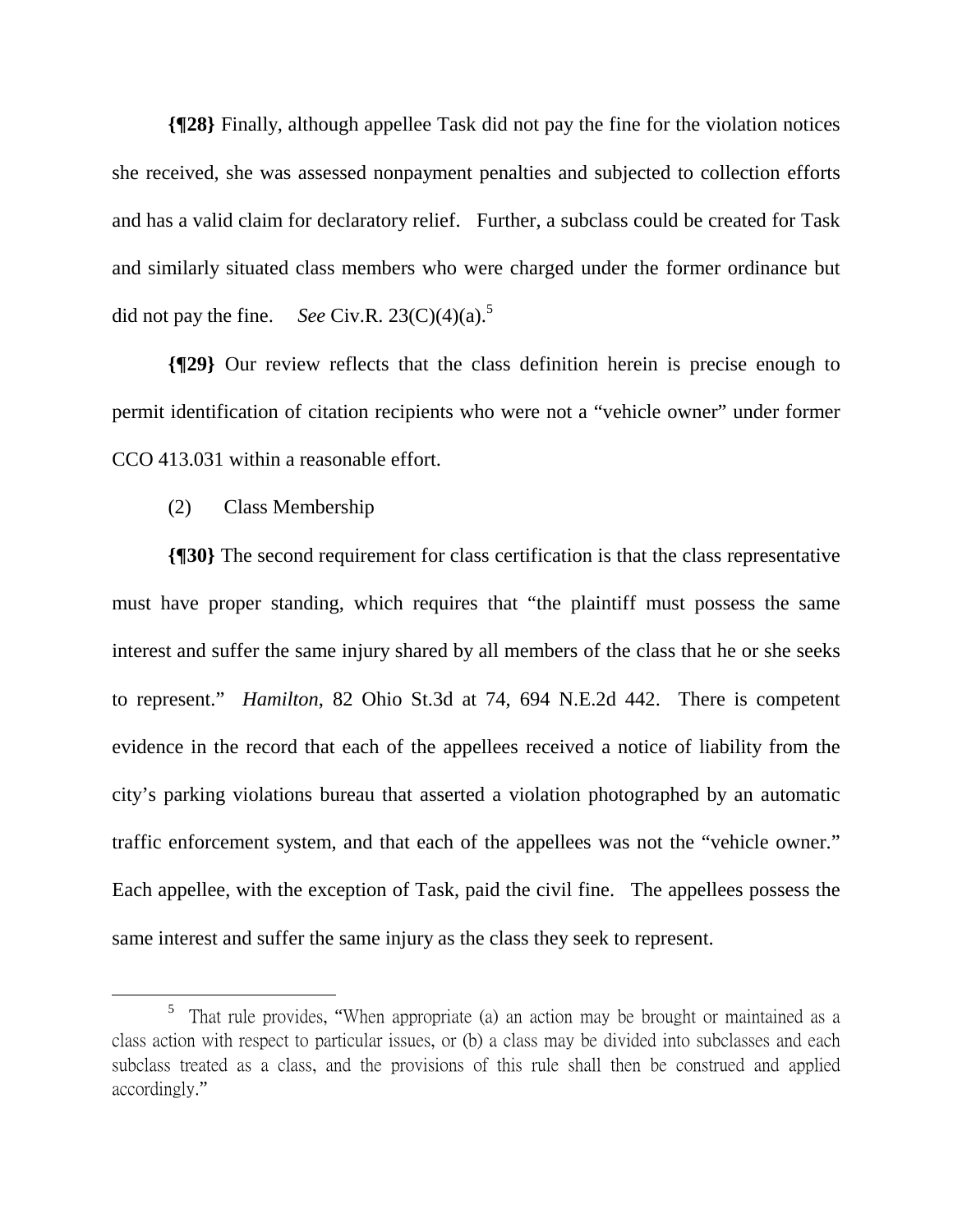**{¶31}** The city argues that appellee Task does not have standing because she did not pay the fine. However, Task was assessed additional penalties for not paying the fine; she received collection notices; and she has not been released of the debt. As such, she has standing to pursue the claim for declaratory relief. As noted above, a subclass may be created for those class members who are similarly situated to Task. *See* Civ.R.  $23(C)(4)(a)$ .

(3) Numerosity

**{¶32}** Civ.R. 23(A)(1) requires that the class be "so numerous that joinder of all members is impracticable." In finding this requirement was met, the trial court considered the following evidence:

The City of Cleveland has issued more than 357,000 total citations while [former] CCO 413.031 was in effect (December 2005 until March 11, 2009). During the period the ordinance was in effect, 8.4% of the total vehicles registered in Cuyahoga County were leased vehicles. Based on statistical probability, the total class members in this case is likely in excess of 30,000 notice recipients. According to Dr. Jim Nieberding there is a 99% statistical probability that the number of notice of violations issued to lessees is at 23,000.

**{¶33}** At the class certification hearing, the parties stipulated that numerosity was not an issue in the case.

(4) Commonality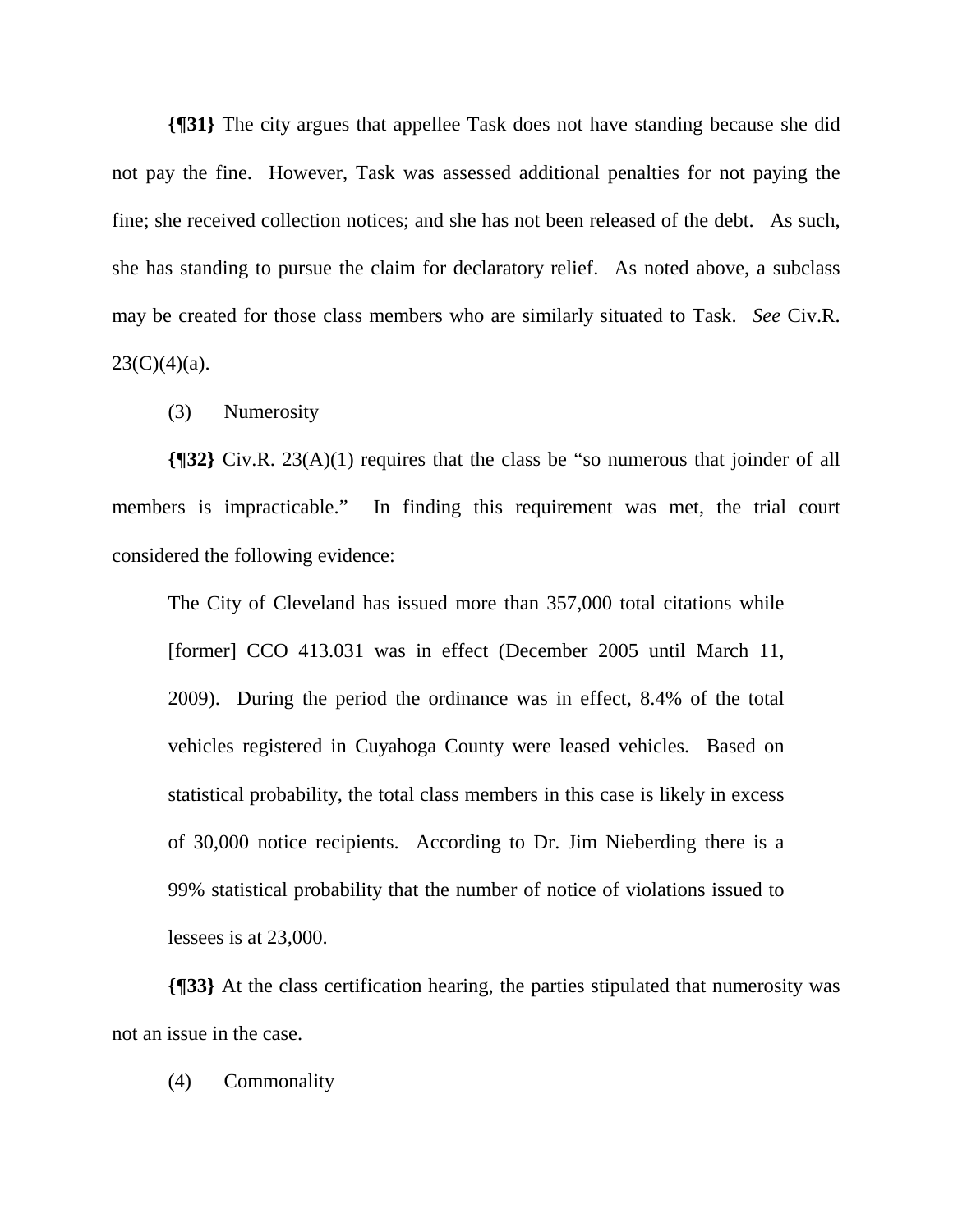**{¶34}** The commonality requirement of Civ.R.(A)(2) requires the presence of "questions of law or fact common to the class." This requirement generally is given a permissive application, and if there is common nucleus of operative facts or a common liability issue, the rule is satisfied. *Hamilton*, 82 Ohio St.3d at 77, 694 N.E.2d 442.

**{¶35}** Here, the putative class presents common legal claims for unjust enrichment and/or declaratory relief. All claims arise from the city's common practices and procedures in enforcing traffic citations and/or assessing fines under former CCO 413.031 against persons or entities who were not "vehicle owners." Despite the city's assertion of a defense of unclean hands against individuals who admitted committing the traffic offense, the plaintiffs' claims arise from the same common nucleus of operative facts, and the questions concerning the city's liability are common to the class.

(5) Typicality

**{¶36}** The typicality requirement is met "where there is no express conflict between the class representatives and the class." *Hamilton* at 77. The trial court found no issue with the typicality requirement. The court further found no unique defenses to the claims of the named class members and that the named class members' interests are aligned with all putative class members' claims.

**{¶37}** Our review reflects that the claims of the class representatives involve the same legal theories as those of the putative class and arise from the same practices and procedures of the city in enforcing former CCO 413.031. While the city attempts to draw out distinguishing facts, "'when it is alleged that the same unlawful conduct was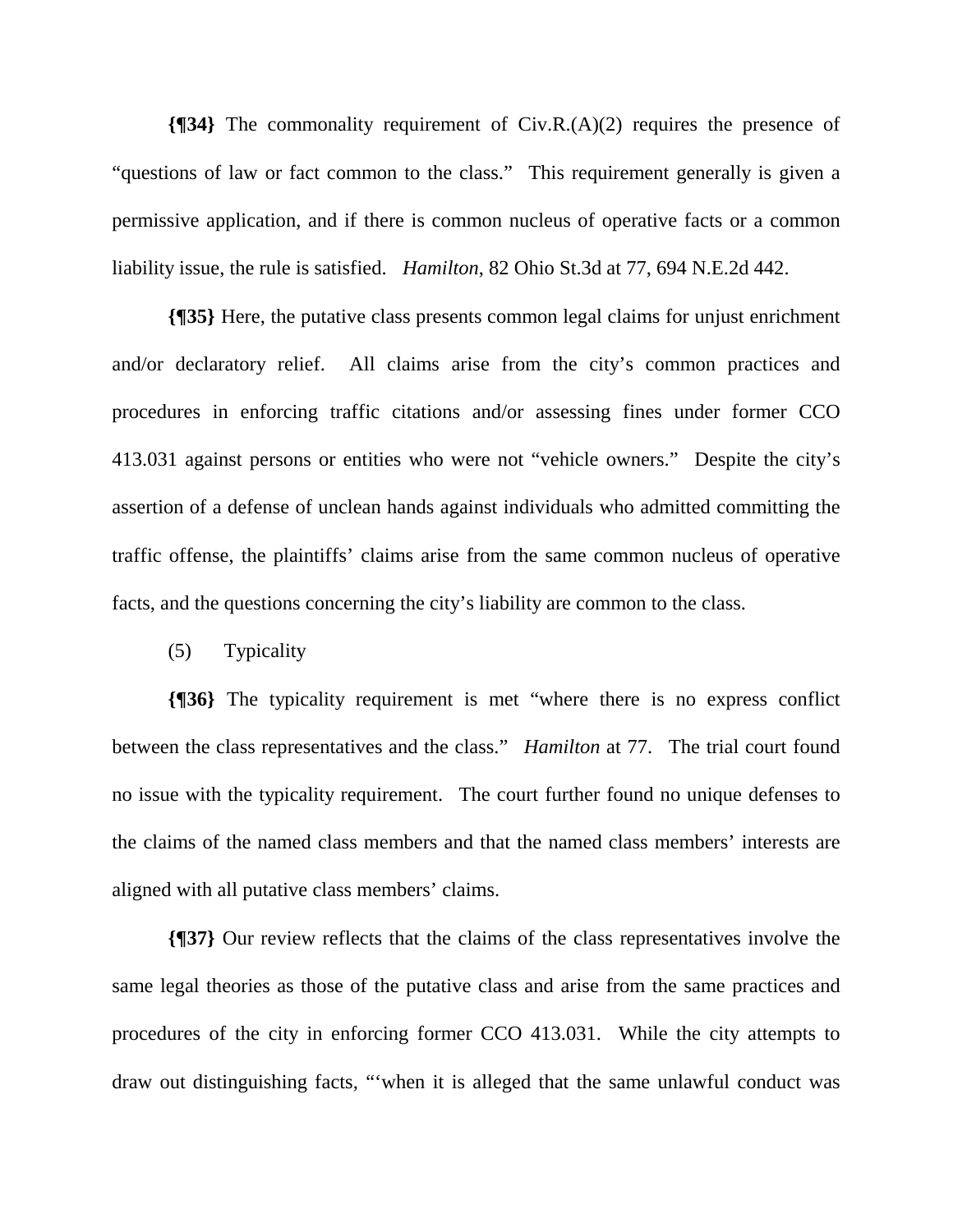directed at or affected both the named plaintiff and the class sought to be represented, the typicality requirement is usually met irrespective of varying fact patterns which underlie individual claims.'" *Baughman v. State Farm Mut. Auto. Ins. Co.*, 88 Ohio St.3d 480, 485, 727 N.E.2d 1265 (2000), quoting 1 Newberg on Class Actions (3 Ed.1992) 3-74 to 3-77, Section 3.13. In this instance, the claims of the class representatives are typical of the claims of all class members.

(6) Adequacy

**{¶38}** Adequacy in class actions looks to both the class representative and counsel. *Warner*, 36 Ohio St.3d at 98, 521 N.E.2d 1091. A class representative is deemed adequate "so long as his or her interest is not antagonistic to that of other class members." *Hamilton*, 82 Ohio St.3d at 78, 694 N.E.2d 442.

**{¶39}** The record reflects that the class representatives possess the same interest in the outcome of the litigation as each of the class members. There is nothing indicative of any conflict or antagonistic interest between the representatives and the class. Further, the trial court found class counsel is experienced with this type of litigation. While the city takes issue with Lycan's employment with class counsel, there is no evidence to suggest that this would impair her ability to represent the class.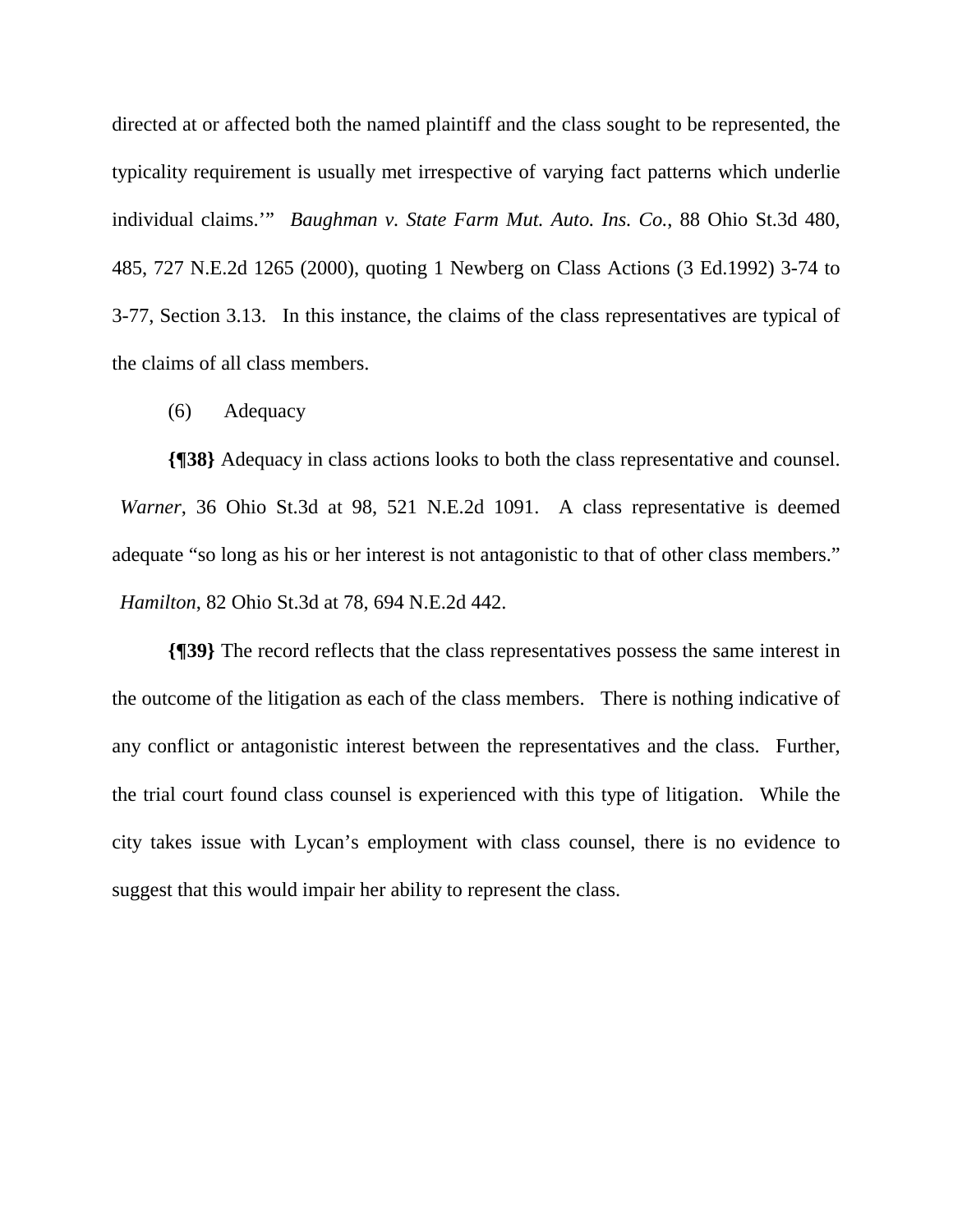#### $(Y)$  Civ.R. 23(B)(3)

**{¶40}** The trial court found that the requirements of Civ.R. 23(B)(3) were met. Civ.R. 23(B)(3) requires the court to find "that the questions of law or fact common to the members of the class predominate over any questions affecting only individual members" and "that a class action is the superior method superior to other available methods for the fair and efficient adjudication of the controversy." "For common questions of law or fact to predominate, it is not sufficient that such questions merely exist; rather, they must present a significant aspect of the case. Furthermore, they must be capable of resolution for all members in a single adjudication." *Marks v. C.P. Chem. Co., Inc.*, 31 Ohio St.3d 200, 204, 509 N.E.2d 1249 (1987).

**{¶41}** The trial court found, "[a]ll the claims arise from [the city's] common practices and procedures in enforcing [former] CCO 413.031." The city argues individual determinations will be required as to which class members were lessees or someone other than the owner of the vehicle. However, the predominant issues relate to the lawfulness of the city's enforcement of former CCO 413.031 against persons and entities who were not "vehicle owners."

**{¶42}** Former CCO 413.031 defined a "vehicle owner" as "the person identified by the Ohio Bureau of Motor Vehicles, or registered with any other State vehicle registration office, as the registered owner of a vehicle." The ordinance also indicated that such identification is "prima facie evidence" of ownership.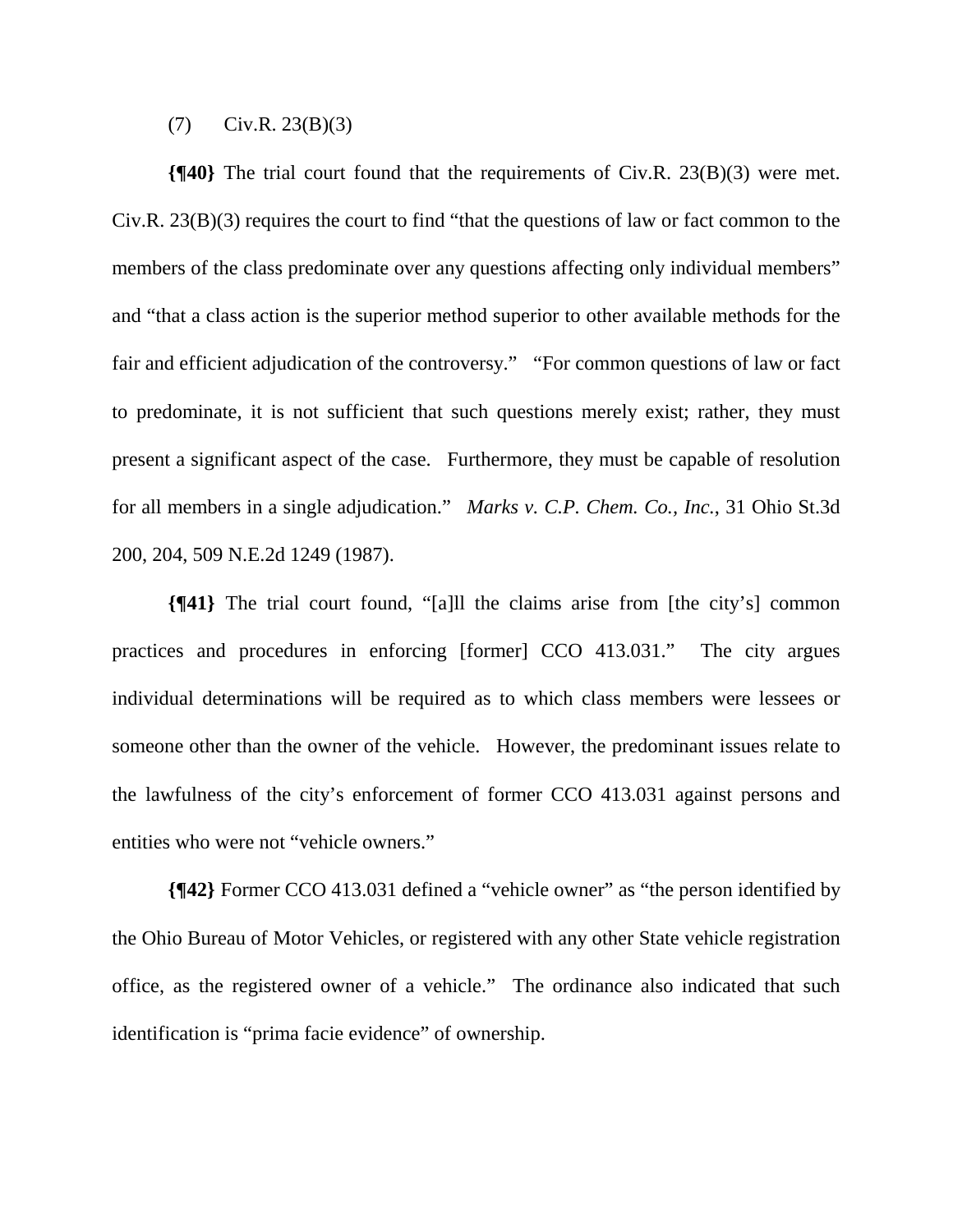**{¶43}** Maria Vargas, the administrator of the Cleveland Parking Violations Bureau, Photo Safety Division, indicated in her deposition that a committee decision had been made to include lessees within the definition of "owners" and that a business rule was adopted to that effect. While Vargas indicated there was a lack of information to identify leased vehicles, a representative for ACS explained that the file returned from the Ohio Bureau of Motor Vehicles would plainly indicate whether the vehicle was "leased" and would identify the leaseholder. In any event, such file would be useful for determining whether the person was a registered owner of the vehicle.

**{¶44}** The city also argues that individual determinations will be required as to which notices were paid, ignored, or waived. Administrator Vargas stated in her deposition that delinquency notices were sent to individuals who ignored the notices and that the Affiliated Computer Services ("ACS") system was updated to reflect payment information. Violations that remained unpaid were turned over to a collection agency. Vargas conceded that there is an electronic record of everyone who received a notice, payment information, and delinquency and collection data. Vargas also confirmed that notices were issued to nonowner drivers who were identified on notices issued to vehicle owners and that this information was kept in the ACS system. There is also evidence that collection efforts were made against persons who did not pay the fine, as was the case with Task.

**{¶45}** Insofar as some members paid the fine and others did not, and with respect to nonowner drivers, we have already recognized that subclasses may be created. While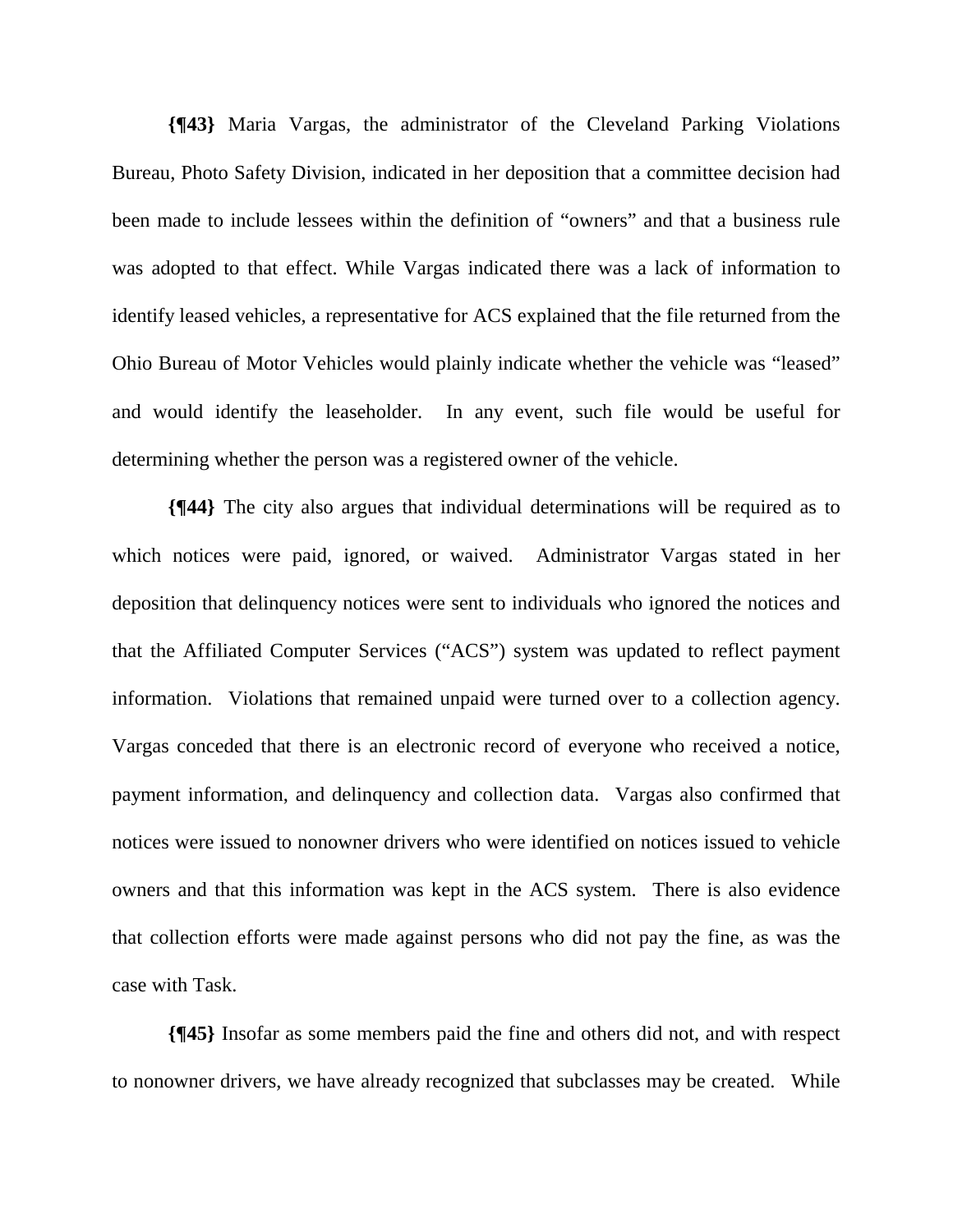differences may exist as to the particularized fact patterns, "[t]he mere existence of different facts associated with the various members of a proposed class is not by itself a bar to certification of that class." *In re Consol. Mtge. Satisfaction Cases*, 97 Ohio St.3d 465, 2002-Ohio-6720, 780 N.E.2d 556, ¶ 10.

**{¶46}** Here, each class member presents common questions concerning their requests for equitable and/or declaratory relief that may be resolved on a class-wide basis. Our review reflects that common proof exists concerning their claims and that common questions predominate over questions affecting only individual members.

**{¶47}** The trial court also found that a class action is the superior method to other available methods for the fair and efficient adjudication of the controversy. The superiority of the class action is evident. Because certification was appropriate under Civ.R. 23(B)(3), we need not consider whether certification would also have been appropriate under Civ.R. 23(B)(2).

**{¶48}** Upon our review, we find no abuse of discretion by the trial court in its certification of the class.

**{¶49}** Judgment affirmed.

It is ordered that appellees recover from appellant costs herein taxed.

The court finds there were reasonable grounds for this appeal.

It is ordered that a special mandate issue out of this court directing the common pleas court to carry this judgment into execution.